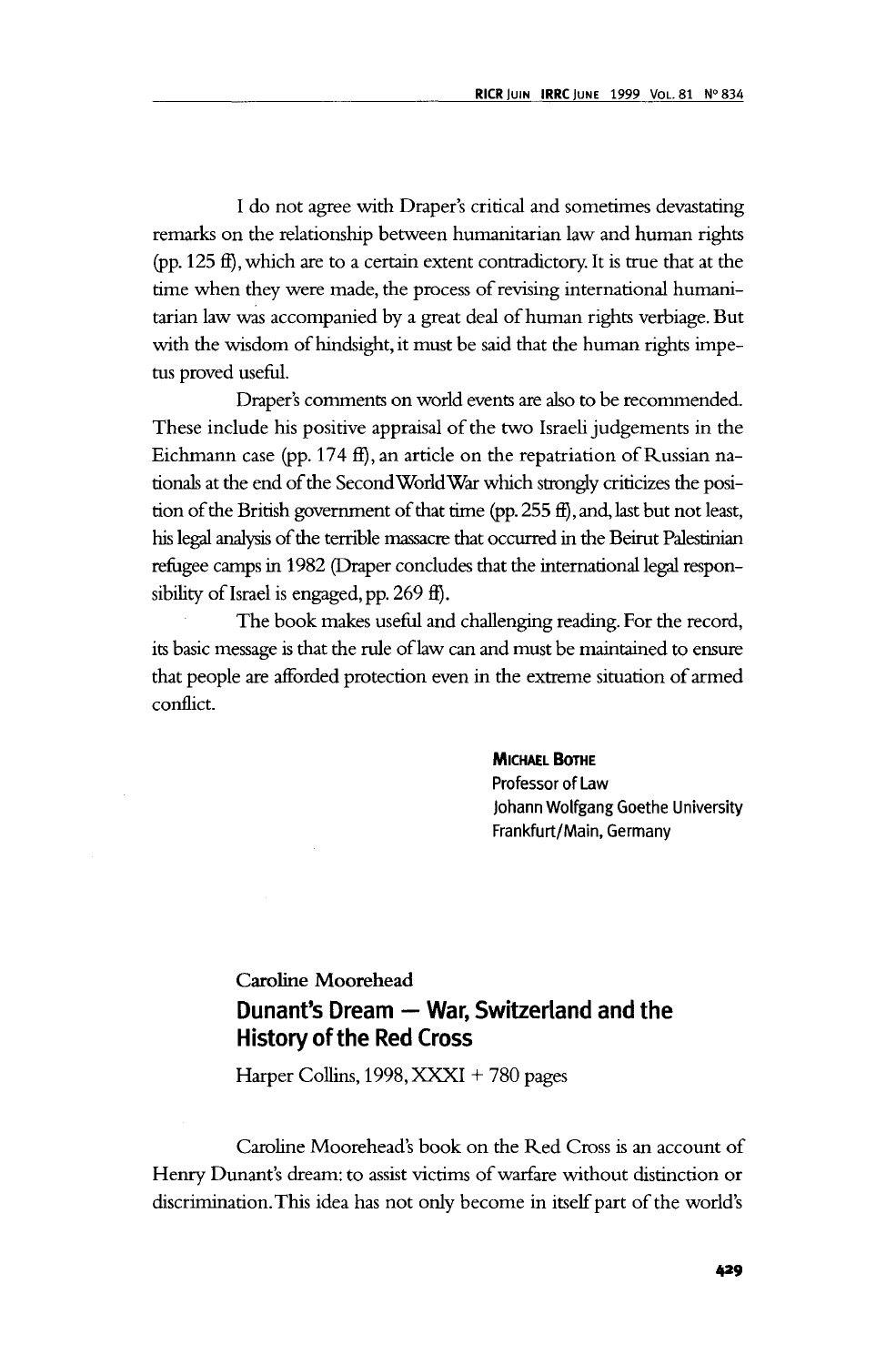heritage but is also at the origin of a worldwide movement — the International Red Cross and Red Crescent Movement — and of an organization — the International Committee of the Red Cross. The author has written a sometimes fascinating, always informative and very readable story about the Red Cross. Her experience as a writer for radio and television clearly had an influence on the clever way she presents the overwhelming mass of facts relating to an institution which is accused of working behind closed doors, and to the "obscure" Geneva Conventions. In particular, the author obviously likes to write about the people who shaped the Red Cross, with special emphasis on ICRC delegates in the field.That gives her many opportunities to switch from serious discourse on facts and figures to amusing stories. Since the ICRC has opened its archives dating back more than 50 years, the author had unlimited access to ICRC documents at least up to the end of the Second World War. This book will no doubt become essential reading for anyone looking for a comprehensive presentation not only of the history of the Red Cross, its activities during almost a century and a half, its institutions and the forces that have guided their activities, but also of the Geneva Conventions and the secrets of international humanitarian law. However, to claim that this is "the only authoritative book" on the subject (as the publisher does on the cover) may be somewhat overstating the case.

The following brief summary is intended to give an idea of how broad the subject matter covered by Moorehead's book actually is.The first chapter features the man — Henry Dunant — and the book — *A memory ofSolferino* — which are at the origin of the Geneva Conventions, the Red Cross Movement and the ICRC, whose common endeavour, in Dunant's dream, was supposed to be to "humanize war".The following chapters report on the negotiation and adoption, in 1864, of the original Geneva Convention and on the creation of Red Cross Societies all over Europe and in the United States.The first strong personalities, like Clara Barton and, in Geneva, Gustave Moynier, appear on the scene, but the author does not fail to give credit also to persons pursuing humanitarian goals outside the Red Cross Movement, such as Florence Nightingale.

During the numerous wars of the 19th century the different members of the Red Cross family established their identity: the National Societies as auxiliaries to the armed forces of their respective countries and the ICRC as a neutral intermediary between the warring parties.The First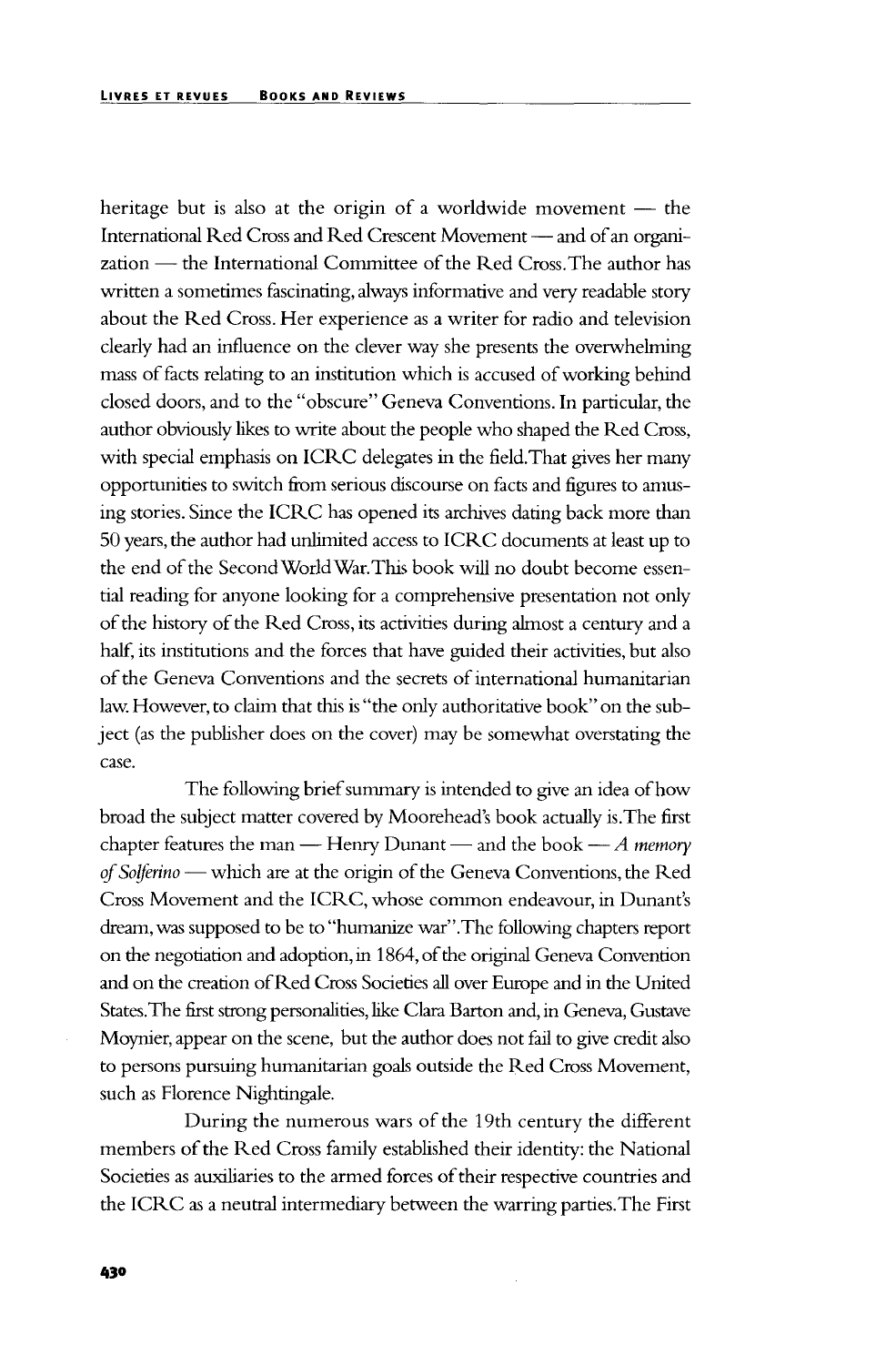World War obliged the Red Cross to cope with humanitarian problems of unprecedented magnitude. After the end of the war, the Red Cross Societies established the League of Red Cross Societies (today the International Federation of Red Cross and Red Crescent Societies), and the Movement had to find a new structure, a process not without painful moments."Never (...) was the International Committee's fundamentally paradoxical position on war and its own power clearer than in the 1930s." The wars in Ethiopia and Spain, and events in the Soviet Union and Germany obliged the "amiable gentlemen in Geneva" to find new ways to protect victims of violence through international law. That development was of course reinforced by the Second World War, as the author demonstrates in several chapters.

The remaining chapters lead up to Red Cross action in the most recent conflicts: Somalia, Rwanda, the Balkans. The author interviewed a great many delegates and former delegates who played a role in these contexts or who shaped the ICRC's policy at headquarters. The picture she paints is a very lively one indeed and includes some rather colourful descriptions of members of the Committee and of individual delegates.

The author's purpose, however, is not only to state the facts and discuss the forces which guide the Red Cross, but also to cover "issues and moral dilemmas which seem to have had the most determining effect on the growth of the modern Red Cross". She does this on many occasions, with insight and great skill.There is but one such issue which should be mentioned in this short review: the ICRC's decision, during the Second World War, not to speak out publicly on the crimes being committed in German concentration camps and, in particular, on the fate of the Jews caught in the Nazi extermination machinery. On the basis of the ICRC archives and on the findings of previous research — in particular by Jean-Claude Favez *(Une mission impossible,Geneva,* 1988) — the author recounts in great detail the discussions which led the Committee to the decision not to launch a public appeal. Her account of what an ICRC representative (quoted by the author) recently called "the greatest defeat in the 125-year history of our humanitarian mission" gives a clear picture of a "moral compromise" which is difficult to apprehend today. Although, in the author's view, "there is no episode more important to [the ICRC's] sense of itself than the decision taken that day", she does not believe, like most other observers, that a dif